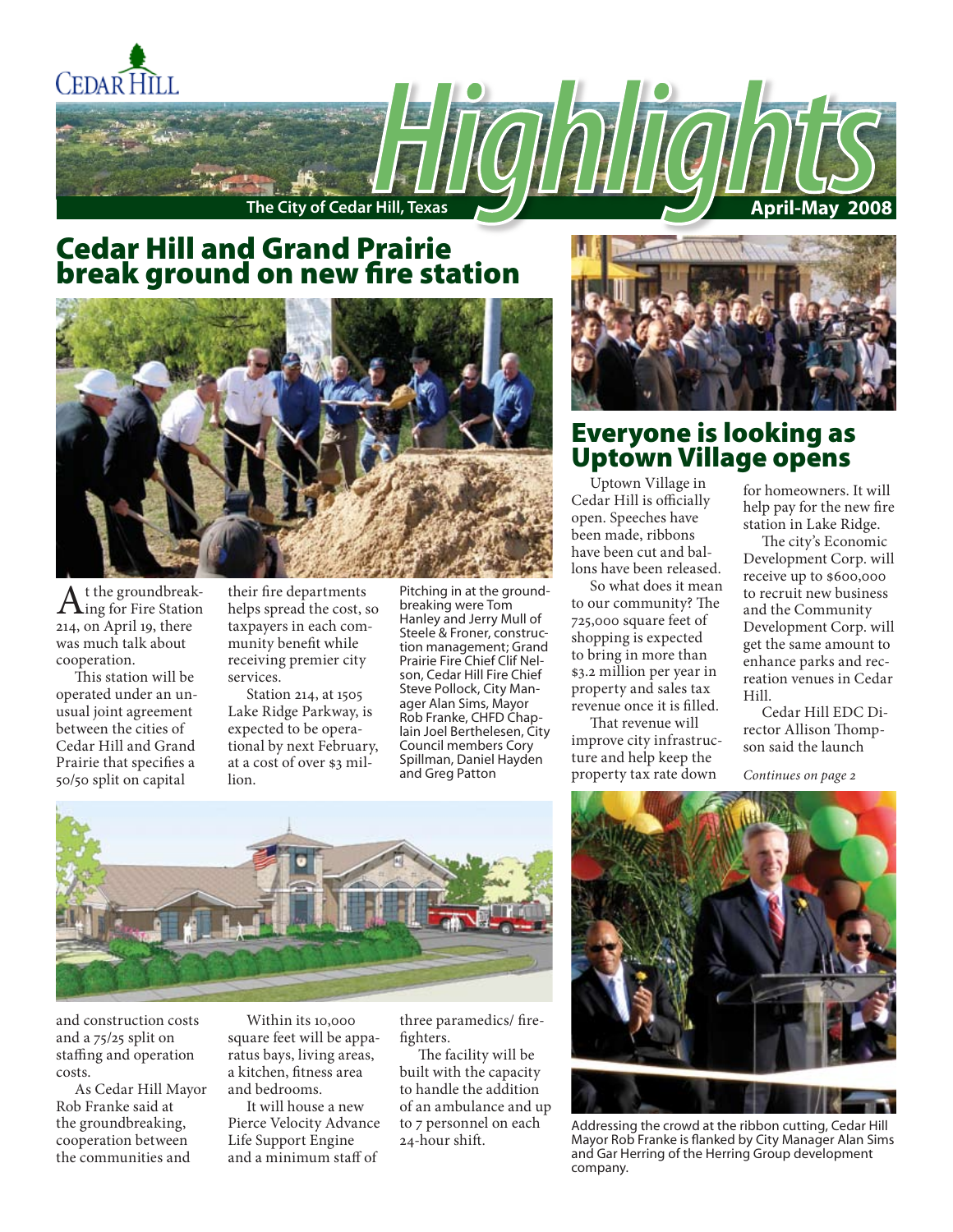## Uptown Village **from page 1**

of Uptown Village is drawing attention from other developers of high-end retail facilities. "We have a lot of people looking for the right location and looking at the traffic it's generating," she said.

Dillard's, one of the center's anchors, is reporting brisk business. The Barnes & Noble book store has



just opened and Dick's Sporting Goods is expected to open in July.

According to the Uptown Village web site, about 50 stores and restaurants are already open or scheduled to open by this summer.

Adding to the fun, Uptown Village sponsors special events like free concerts by local musicians, classic car cruises, an Earth Day kid event and visits by area radio stations.

Uptown Village is located on Pleasant Run Road just West of US 67.

Regular shopping hours are Monday - Saturday from 10 a.m. to 9 p.m. and Sunday from 11 a.m. to 6 p.m.

The Village Green fountain at Uptown Village is especially dramatic at night as it adds to the streetscape ambiance of the Center. Biker police, above, are just some of the obvious security elements that help make the Uptown Village experience pleasant.



## Who will claim the title of BBQ King of Cedar Hill for 2007?

Does your neighborhood have a winner? Neighbor2Neighbor and Neighborhood Services are encouraging neighborhoods to have



their own BBQ cookoffs and send the best to the finals in Historic Downtown Cedar Hill.

Everyone is invited to the First Annual Citywide Bar-b-que Cook Off on Saturday, June 21.

Neighbor2Neighbor will even help with your neighborhood contest. Visit www.n2ncedarhill.com for their toolkit to get started.





# Opening day at new ball park



Hundreds of players, coaches and parents were attracted to opening day at the new Valley Ridge baseball complex in April.

The facility includes a concession stand with restrooms, shaded playground equipment and five immaculately maintained fields.

At least one coach was overheard telling his team these were the best fields they would ever play on.

As players took the field for one of the first games, a young player was heard to exclaim, "Finally!"



There were plenty of ribbon cutting opportunities shared by members of the City Council and Luke Spencer, left, the Cedar Hill Baseball Association Board, below, and others. Players waited patiently, below, and the grounds crew put the finishing touches on the playing fields.





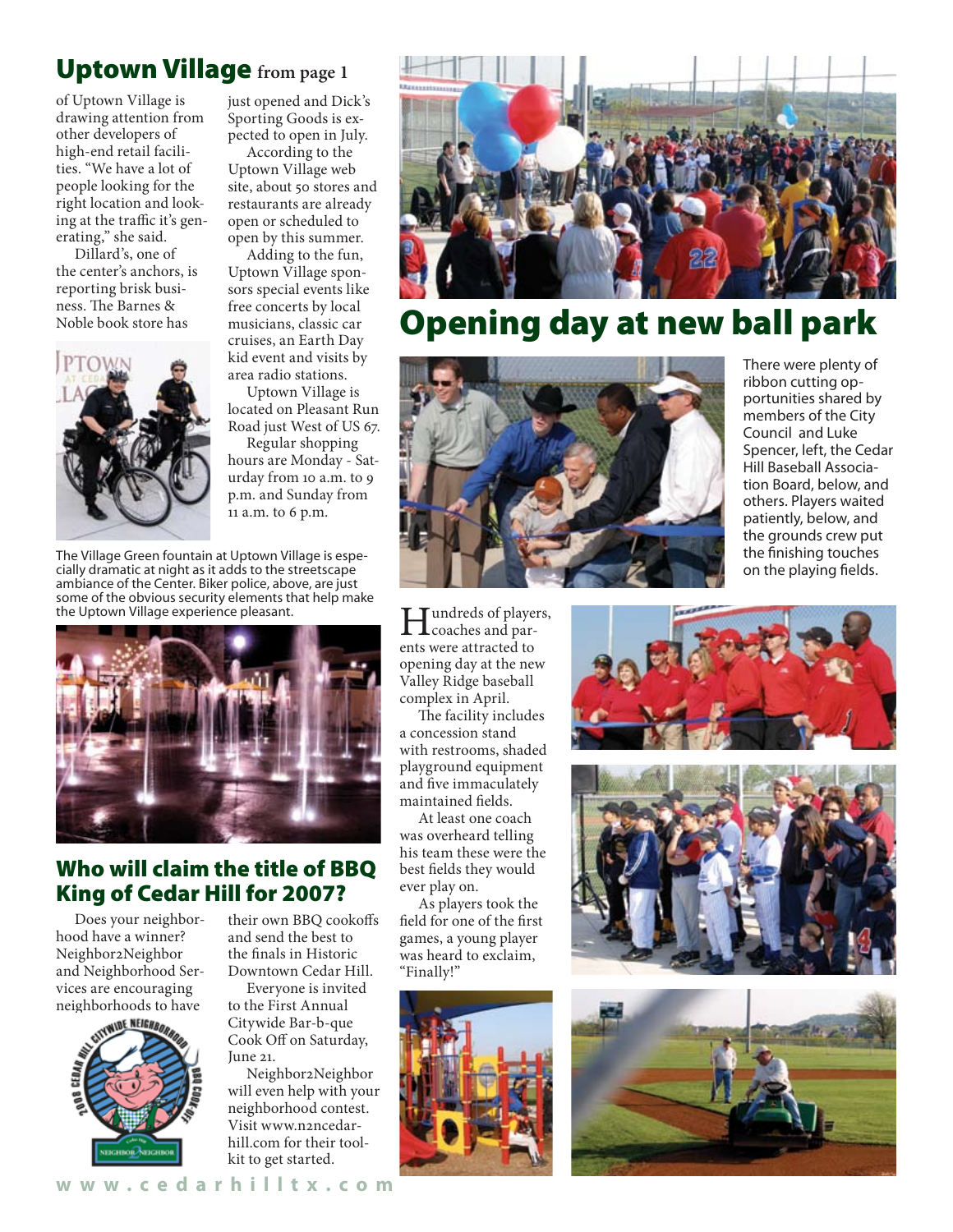## Cedar Hill safer than last year, trend continues

Cedar Hill is one of the safest cities in the Dallas-Fort Worth area according to data in the Cedar Hill Police Department Annual Report for 2007. The rate of major crimes dropped 9%, continuing a trend of lower Crime Index ratings that started in 2002.

Chief Steve Rhodes said "We are a safe community with a no-nonsense approach to crime prevention. Our known reputation and message to criminals is, don't come to the Hill to commit a crime because we (police) will catch you!"

Crimes Against Persons, which include murder, rape and aggravated assault were down 22.3% last year and property crimes dropped 8.4%. Violent crimes were down 13.7%.

Police activity for the year was up, measured by citizen-initiated calls, and even the number of officers' self-initiated responses were up. Response times for all categories improved in 2007.

Accidents on FM 1382, which runs through the commercial heart of Cedar Hill, were down 34% last year and injury accidents were down 14%.

According to Chief Rhodes, "Our successes are attributable to the dedicated men and women of the department and partnerships developed within the community."

## Library fills youngsters' summer with reading

Shanla Brookshire, the Children's Librarian at the Zula B. Wylie Library, has assembled a summer full of story times and fun action events:

**May 27** Summer Reading Program Sign up starts. "Texas Reading Club Jubilee: 1958- 2008 and "Texas Teens Read: Game On! TTR.08"

**June 11**, 10:30 a.m. Story Time

**June 12**, 2 p.m. Story Time

**June 13**, 10 a.m. "Slappy" and "Monday" from Ringling Bros./Barnum & Bailey Circus

2 p.m. Amazing Attractions presents "Dinomania" puppets

**June 18**, 10:30 a.m. Story Time

**June 19**, 2-4 p.m. Both Green Sand Art, \$5 per bottle

**June 20**, 10:30 a.m. Story Time

**June 25**, 10:30 a.m. Miss Jo will perform

**June 26**, 2 p.m. Story Time

**June 27**, Miss Jo will perform

July and August schedules will be posted on the City website at www.cedarhilltx.com/library, click on "Children/Youth Services"

# Community Calendar

## May

#### **AED/CPR Course**

Tuesday , May 22, 6-10 pm, Cedar Hill Recreation Center, 310 E. Parkerville Road For ages 13 and up. Class fee is \$40. Rec Center information 972.293.5288

#### June

#### Music in the Park

Every Friday evening in June, 7:30 – 9:30 pm, Valley Ridge Park Amphitheater 2850 Park Ridge Drive

Bring your lawn chair or blanket, a picnic dinner and enjoy free concerts throughout the month by various artists while relaxing under the stars.<br>June 6 Crawfish Variety

June 6 Crawfish Variety<br>June 13 Drop Top Rocket Rockabilly-50"s June 13 Drop Top Rocket

June 22 Island Boogie

June 20 Fingerprints Jazz/Urban

### July

#### Moving into the new Government Center

In early July, City government and CHISD employees will move into the new facility on Uptown Blvd. The weekend of July 12-13, City offices, including Administration, and Police, will move from several buildings into the new Government Center. Offices are expected to open at 8 a.m. Monday, July 14. For the latest information about which offices are moving and where they will be located in the Government Center, please visit the websites for the City and CHISD.

#### Every week

#### Fun Time Live

Saturdays, 7-11 pm, Cedar Hill Recreation Center, 310 E. Parkerville Road. \$10 per child, for 3rd grade through 8th grade. Live DJ, karaoke, dance contests, inflatables, basketball, soccer, tug-o-war and more. www.funtimelive.com or call Cedar Hill Recreation Center at 972.293.5288.

#### Every month

#### Readers on the Hill

Literary group meets the first Monday of each month at the Zula B. Wylie Library, 225 Cedar St. Call the library at 972.291.7323 for more information.

#### Dallas Area Writers Group

Open to beginning and seasoned writers, this group meets from 7 to 8:30 p.m. the second Tuesday of the month at Zula B. Wylie Library, 225 Cedar St. For more information visit www.dallaswriters.org.

#### Cedar Hill Star Party

Third Saturday of each month, Sunset until 11 pm, J.W. Williams Park, 1065 High Pointe Ln. (Beside West Intermediate School)

Telescopes provided by members of the Texas Astronomical Society of Dallas. For more information, please visit www.tasobserving.org. For status and cancellation information, call 214.800.6000.

#### City Council meetings

are scheduled on the second and fourth Tuesday of most months. Meetings are open to the public and citizens can address the City Council members during the Citizens Forum portion of the meeting.

## Visit www.cedarhilltx.com to see more events

## Quicker alarm response can save lives

If you have an alarm system in your home, consider switching to the City of Cedar Hill's alarm monitoring service. It saves valuable and possibly life-saving time by reporting your alarm directly to the appropriate 9-1-1 emergency dispatcher.

Cedar Hill's 9-1-1 Call Center offers home and business alarm

monitoring. The Center uses emergency dispatchers to provide the quickest alarm response available.

For more information, call 972.223.6111.